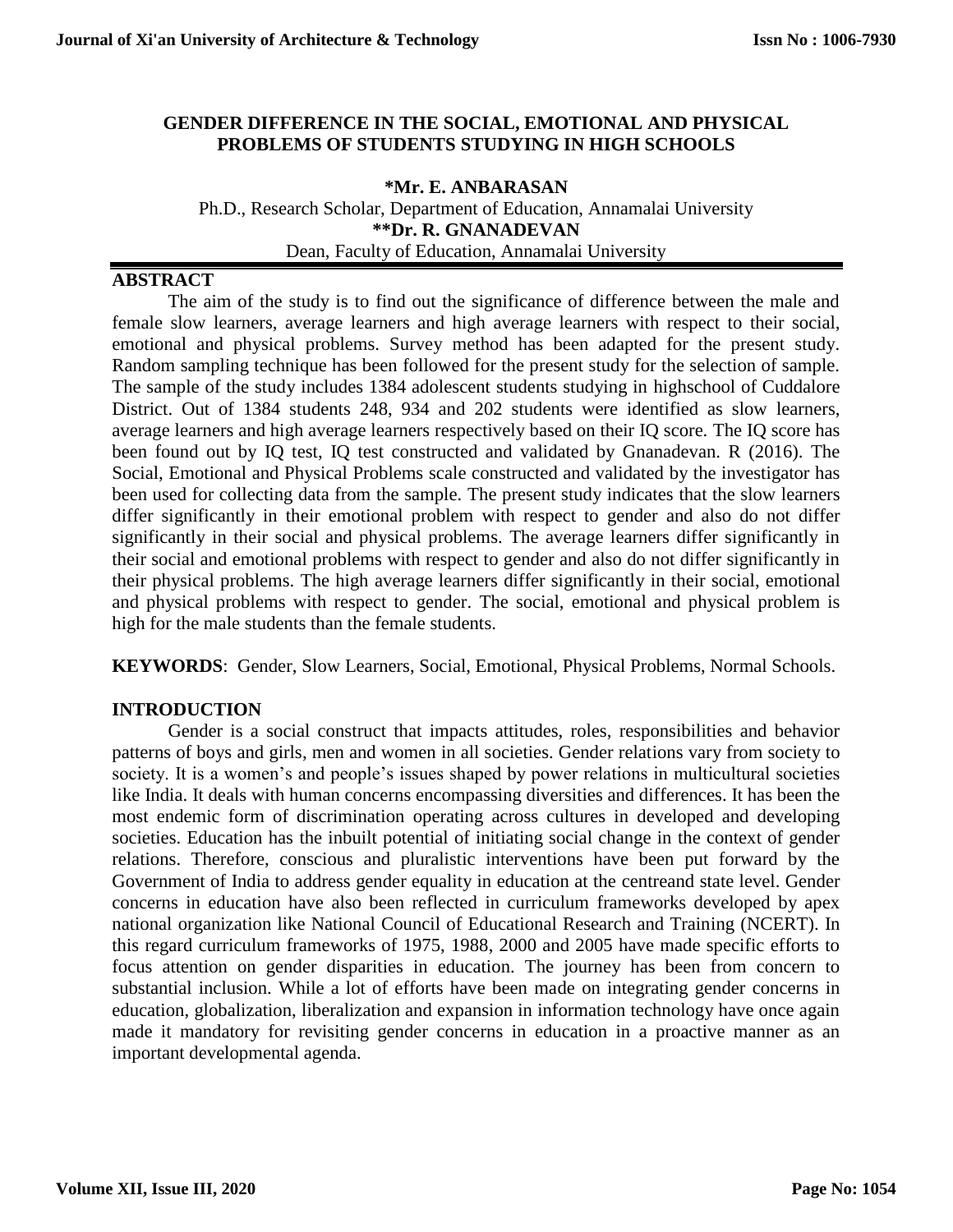#### **NEED AND IMPORTANCE**

As the rate of slow learners of high Schools in the government and government aided schools is increasing alarmingly, it has put additional demands and constraints on the concerned stakeholders to arrest this undesirable phenomenon by evolving suitable strategies. The challenges faced by the students studying in normal schools are multifarious in connection with life, family values, friends and etc. they face psychological; problems, social problems and financial problems. The charactericts of social problems include poor social perception, lack of judgments, difficulty in perceiving the feelings of others, problems in socializing and making friends and problems in family relationship. Slow learners not only lag behind other students in academics but in areas of social, emotional and psychological well-being. It has been estimated that 5 to 15 per cent of school going children suffer from scholastic backwardness (Nair et al, 2003). An overview of the main assumptions and types of research undertaken by feminist research on education, including the analyses that have incorporated, along with gender other social factors as well, such as class, race/ethnicity, disability etc. (Berger and Guidroz, 2009; Dill and Zambrana, 2009; Lykke, 2010) University of Illinois (2018). Girls more likely than boys to struggle with social behavioral, academic needs. The more failing grades students have during eighth grade, the more likely they are to experience social-emotional learning problems, academic difficulties and behavioral problems during their freshman year in high school, researchers found in a new study and despite the gender stereotype that boys are more likely to be the problem children in school, the researchers found that girls constitute the majority of youths who struggled the most academically, socially and behaviorally. Thomas J.D Zurillaet. al., (1998) states that age and gender differences in social problem solving ability examine using the problem solving inventory. In general results compared to younger adults middle aged individualized scored higher on positive problem orientation and rational problem solving. Gender differences were found on positive orientation and negative problem orientation. Siva Kumar G, (2015) states that equipping and training the teachers for being capable of teaching and handling the children with social structuring in the classroom and the other work situation environment providing individual attention and extra special time or attending and solving the learning and behavioral problems of children's may help in achieving much in terms of the education of these children. SharifahAzizah Syed Sahil (2017) states that gender differences in the perception of social supports and cognitive engagement.Results that the structural models differed for the female and male models. Also the findings support self-efficacy belief and behavioral engagement as two mediators in the relation between social support and cognitive engagement for girls but only self-efficacy was a mediator in this association for boys.

Based on the above discussions the investigator felt it necessary to study about the social, emotional and physical problems of the slow learner students studying in normal schools with respect to their gender difference.

## **METHOD OF STUDY**

The survey method has been followed for the present study to findout the gender difference in the social, emotional and physical problems of slow learners, average learners and high average learners studying in high schools. Random sampling technique has been adapted for the present study for the selection of sample from the schools. The sample of the study includes the adolescent students studying in normal school in Cuddalore District. The social, emotional and physical problem scales constructed and validated by the investigator has been used for the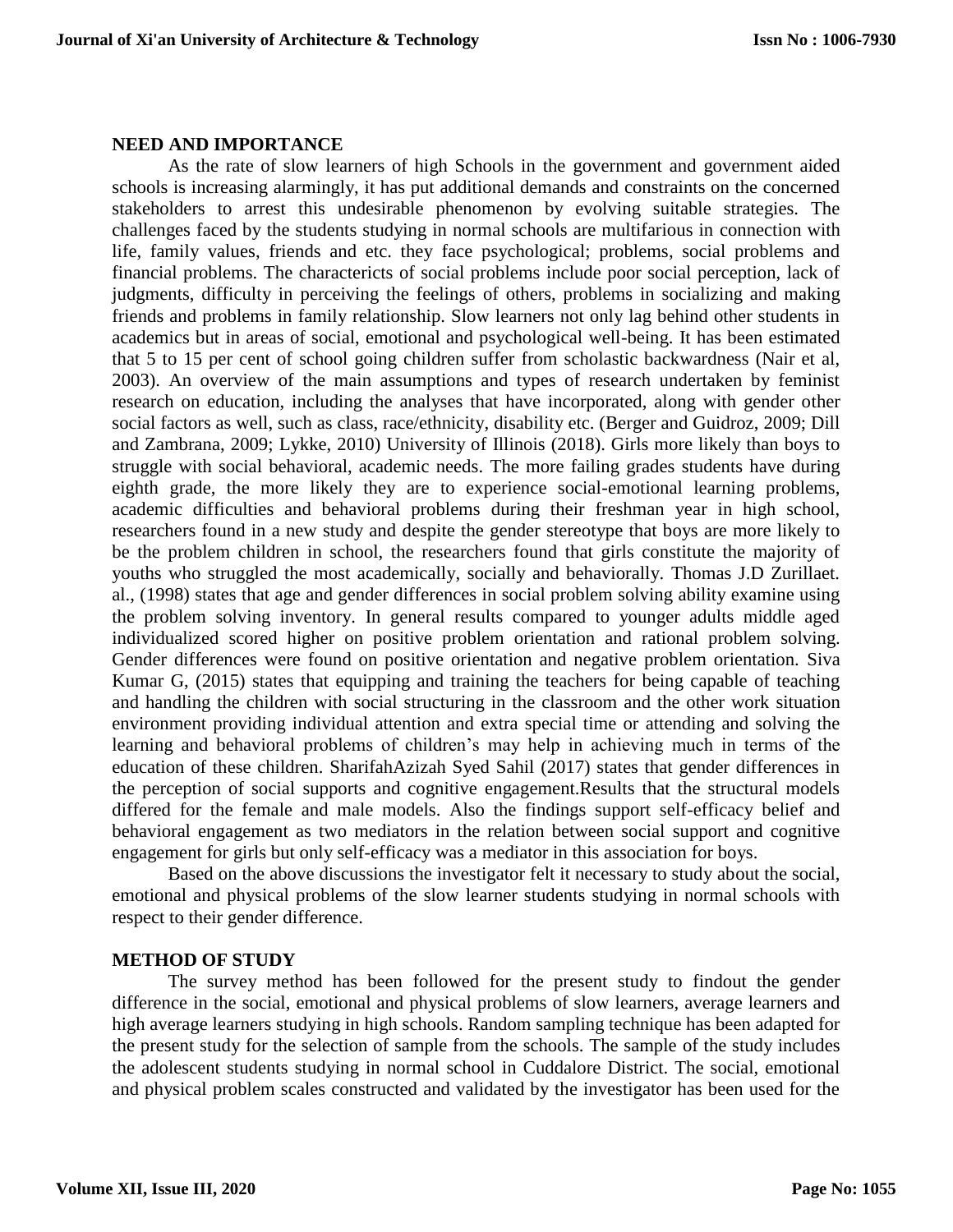present study to collect the data from the sample. The Datawere collected from 1384 high school students studying in various schools in Cuddalore district. Out of 1384 students 248, 934 and 202 students were identified as slow learners, average learners and high average learners respectively based on their IQ score. IQ score has been calculated by administering IQ test constructed and validated by Gnanadevan, R. (2016).

## **OBJECTIVES**

- 1. To examine whether there is any significant difference in the social, emotional and physical problems of slow learners with respect to gender.
- 2. To examine whether there is any significant difference in the social, emotional and physical problems of average learners with respect to gender.
- 3. To examine whether there is any significant difference in the social, emotional and physical problems of high average learners with respect to gender.

## **HYPOTHESES**

- 1. There is no significant difference between the male and female slow learners with respect to their social emotional and physical problems.
- 2. There is no significant difference between the male and female average learners with respect to their social, emotional and physical problems.
- 3. There is no significant difference between the male and female high average learners with respect to their social, emotional and physical problems.

# **ANALYSIS AND INTERPRETATION OF DATA**

**TABLE 1 MEAN DIFFERENCE IN THE SOCIAL, EMOTIONAL AND PHYSICAL PROBLEMS OF MALE AND FEMALE SLOW LEARNERS**

| <b>Variables</b> | <b>Gender</b> | N   | M     | <b>SD</b> | t-value | <b>Significant</b><br>at 0.05<br>level |
|------------------|---------------|-----|-------|-----------|---------|----------------------------------------|
| <b>Social</b>    | Male          | 120 | 97.55 | 29.70     | 0.405   | <b>Not</b>                             |
| problem          | Female        | 128 | 98.98 | 25.82     |         | significant                            |
| <b>Emotional</b> | Male          | 120 | 93.80 | 29.63     | 2.615   | Significant                            |
| problem          | Female        | 128 | 84.00 | 29.34     |         |                                        |
| <b>Physical</b>  | Male          | 120 | 90.35 | 28.35     | 0.376   | <b>Not</b>                             |
| problem          | Female        | 128 | 88.95 | 30.18     |         | significant                            |

The Table-1 shows the result of the "t" test carried out to compare the mean social problem scores of male and female slow learnerstudents. The "t" value is found to be 0.405, which is not significant at 0.05 level. Hence, the null hypothesis is accepted. It is concluded that the male and female students do not differ significantly in their social problem. The Table-1 further shows the result of the "t" test carried out to compare the mean emotional problem scores of male and female slow learnerstudents. The "t" value is found to be 2.615, which is significant at 0.05 level. Hence, the null hypothesis is rejected. It is concluded that the male and female slow learners differ significantly in their emotional problem. The emotional problem of male slow learner is high than the female slow learners. The Table-1 shows the result of the "t" test carried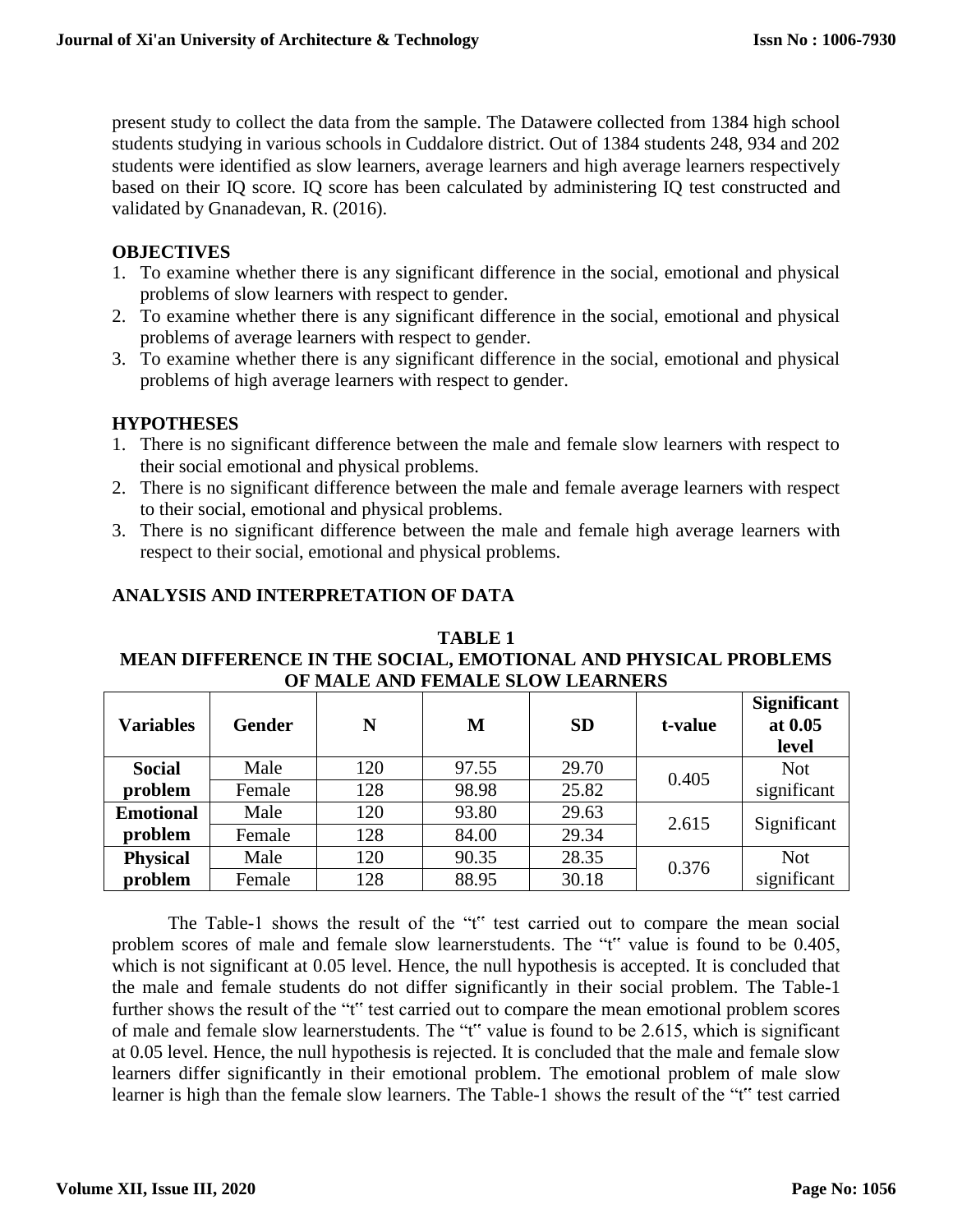out to compare the mean physical problem scores of male and female slow learners. The "t" value is found to be 0.376, which is not significant at 0.05 level. Hence, the null hypothesis is accepted. It is concluded that the male and female slow learner do not differ significantly in their physical problem.

| <b>Variables</b> | <b>Gender</b> | N   | М     | <b>SD</b> | t-value | <b>Significant</b><br>at 0.05<br>level |
|------------------|---------------|-----|-------|-----------|---------|----------------------------------------|
| <b>Social</b>    | Male          | 458 | 86.30 | 29.47     | 6.003   | significant                            |
| problem          | Female        | 476 | 74.94 | 28.29     |         |                                        |
| <b>Emotional</b> | Male          | 458 | 85.70 | 36.51     | 3.984   | Significant                            |
| problem          | Female        | 476 | 75.17 | 45.77     |         |                                        |
| <b>Physical</b>  | Male          | 458 | 79.40 | 36.68     | 1.538   | <b>Not</b>                             |
| problem          | Female        | 476 | 73.58 | 73.65     |         | significant                            |

## **TABLE 2 MEAN DIFFERENCE IN THE SOCIAL, EMOTIONAL AND PHYSICAL PROBLEMS OF MALE AND FEMALE AVERAGE LEARNERS**

The Table-2 shows the result of the "t" test carried out to compare the mean social problem scores of male and female average learners. The "t" value is found to be 6.003 which is significant at 0.05 level. Hence, the null hypothesis is rejected. It is concluded that the male and female average students differ significantly in their social problem. The social problem is high for the male than the female average learners. The Table-2 shows the result of the "t" test carried out to compare the mean emotional problem scores of male and female average students. The "t" value is found to be 3.984, which is significant at 0.05 level. Hence, the null hypothesis is rejected. It is concluded that the male and female average learners differ significantly in their emotional problem. The Table-1.1 shows the result of the "t" test carried out to compare the mean physical problem scores of male and female slow learners. The "t" value is found to be 1.538, which is not significant at 0.05 level. Hence, the null hypothesis is accepted. It is concluded that the male and female average learner do not differ significantly in their physical problem.

| <b>Variables</b> | <b>Gender</b> | N   | М     | <b>SD</b> | t-value | <b>Significant</b><br>at 0.05<br>level |
|------------------|---------------|-----|-------|-----------|---------|----------------------------------------|
| <b>Social</b>    | Male          | 84  | 76.76 | 32.03     | 3.895   | significant                            |
| problem          | Female        | 118 | 60.42 | 25.19     |         |                                        |
| <b>Emotional</b> | Male          | 84  | 72.92 | 36.02     | 3.043   | Significant                            |
| problem          | Female        | 118 | 58.18 | 30.74     |         |                                        |
| <b>Physical</b>  | Male          | 84  | 70.40 | 42.71     | 3.938   | significant                            |
| problem          | Female        | 118 | 49.67 | 26.58     |         |                                        |

**TABLE 3 MEAN DIFFERENCE IN THE SOCIAL, EMOTIONAL AND PHYSICAL PROBLEMS OF MALE AND FEMALE HIGH AVERAGE LEARNERS**

The Table-3 shows the result of the "t" test carried out to compare the mean social problem scores of male and female high average learner. The "t" value is found to be 3.895, which is significant at 0.05 level. Hence, the null hypothesis is rejected. It is concluded that the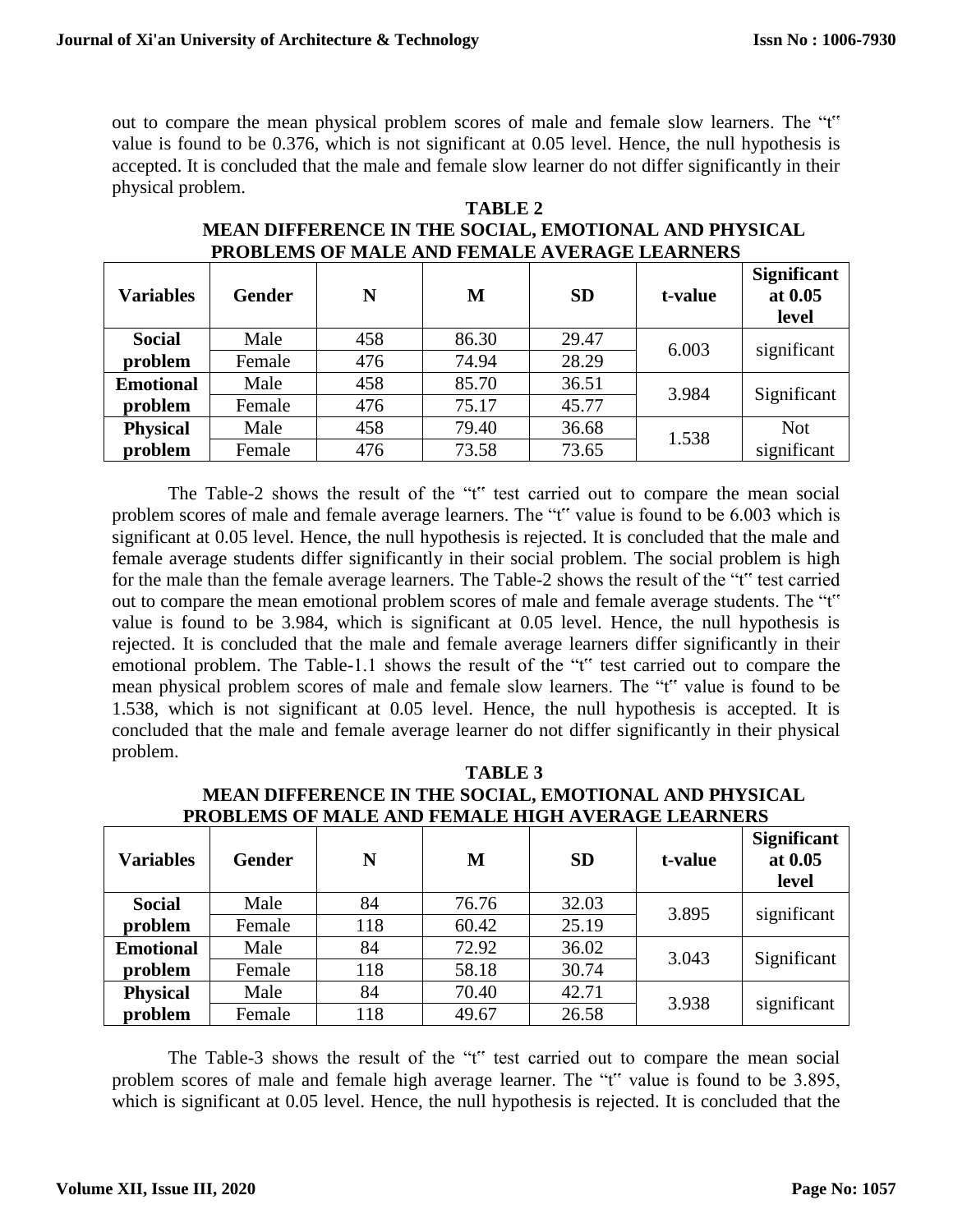male and female high average learner differ significantly in the social problem. The social problem is high for the male than the female high average learners. The Table-3 shows the result of the "t" test carried out to compare the mean emotional problem scores of male and female high average learner. The "t" value is found to be 3.043, which is significant at 0.05 level. Hence, the null hypothesis is rejected. It is concluded that the male and female high average learners differ significantly in their emotional problem. The emotional problem is high for the male than the female high average learners. The Table-3 shows the result of the "t" test carried out to compare the mean physical problem scores of male and female high average learner. The "t" value is found to be 3.938, which is significant at 0.05 level. Hence, the null hypothesis is rejected. It is concluded that the male and female high average learner differ significantly in their physical problem.

## **FINDING OF THE STUDY**

- 1. The male and female slow learners do not differ significantly in their social and physical problems. But they are differ significantly in their emotional problem. The emotional problem of slow learner is high for the male students than the female slow learners.
- 2. The male and female average learners differ significantly in their social and emotional problems. The social and emotional problem is high for the male average learner than the female average learner. But the male and female average learners do not differ significantly in their physical problems.
- 3. The male and female high average learners differ significantly in their social, emotional and physical problems. The social, emotional and physical problem is high for the male than the female high average learners.

## **REFERENCES**

- 1. Vasudevan A. 2017. Slow Learners- Causes, Problems and Educational Programmes, *International Journal of Applied Research*. ISSN Print: 2394-7500 ISSN Online: 2394- 5869. PP- 310-313.
- 2. Sivakumar G., Dr. Gnanadevan R. (2015).Gender Difference in Social, Emotional and Behavioural Problems of students studying in Adi-Dravidar Welfare schools, *Indian Journal of Applied Research,* ISSN-2249-555X, Vol-5, Issue -9, September-2015, 329- 331.
- 3. Sivakumar G., Dr. Gnanadevan R. (2015).Social, Emotional and Behavioural Problems Students Studying in Adi-Dravidar welfare Schools. *Paripex – Indian Journal of Research,* ISSN-2250-1991, Vol: 4, Issue: 9, Sep 2015.
- 4. MS. Sangeetachauhan (2011), Slow Learners: Their Psychology and Educational Programmes, *International Journal of Multidisciplinary Research* Vol.1 Issue 8, December 2011, ISSN 2231 5780.
- 5. <http://www.ncert.nic.in/departments/nie/der/publication/pdf/SubramanianNCERT.pdf>
- 6. Burt C. The Backward Child, (2nd ed.), University of London Press, 1946,
- 7. Ingram Cl'. Education of the Slow Learning Child, (3rd ed.), New York: Ronald, 1960.
- 8. Johnson GD. Education for Slow Learners, Englewood Cliffs, NJ: Prentice Hall, 1963,
- 9. Thomas J.D. Zurillaet. al., (1998). Age and Gender differences in social problem solving ability. *Elsevier Science Ltd,* 0191-8869/98, PP. 241-252.